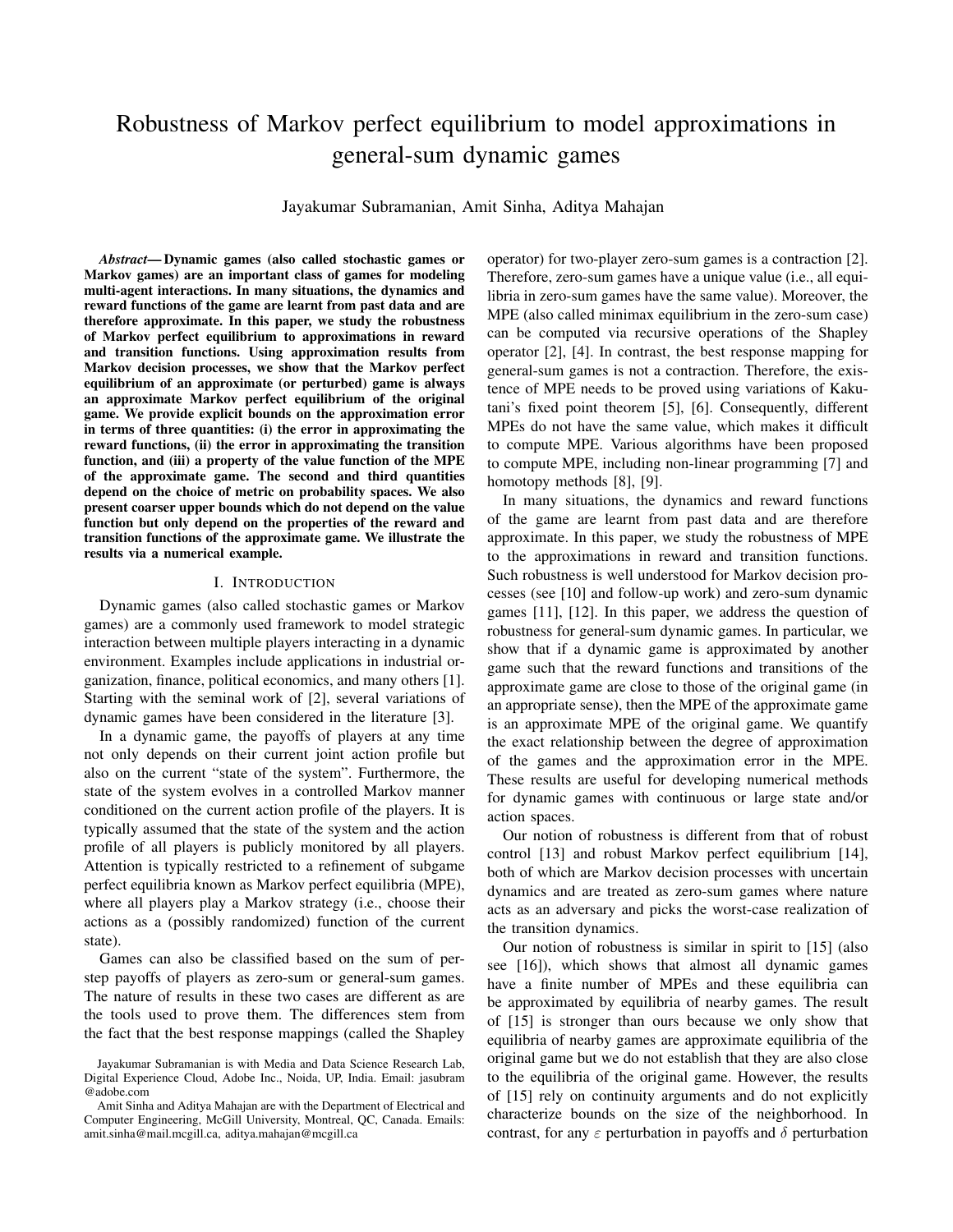in dynamics, we explicitly characterize an  $\alpha$  such that the MPE of the perturbed game is an  $\alpha$ -MPE of the original game.

Perhaps the result most similar to ours is [17], who consider a more general model and allow the approximate game to have a different state and action space than the original game. Their main result is to show that any  $\varepsilon_1$ -MPE of the approximate game is an  $\varepsilon_2$ -MPE of the original game and an explicit relationship between  $\varepsilon_1$  and  $\varepsilon_2$  is established. Our results are similar in spirit but the specific details are different.

**Notation.** We use R to denote the set of real numbers,  $\mathbb{P}(\cdot)$ to denote the probability of an event, and  $\mathbb{E}[\cdot]$  to denote the expectation of a random variable.

We use calligraphic letters (e.g.,  $S$ ,  $A$ , etc.) to denote sets, uppercase letters (e.g., S, A, etc.) to denote random variables and lowercase letters (e.g., s, a, etc.) to denote their realization. Superscripts index players and subscripts index time. For example,  $a_t^i$  denotes the action of player i at time t. For sequence of variables  $\{s_t\}_{t>1}$ , we use the short hand notation  $s_{1:t}$  to denote the sequence  $(s_1, \ldots, s_t)$ .

Given a function  $f: \mathcal{S} \to \mathbb{R}$ , we use  $\text{span}(f)$  to denote the span seminorm of f, i.e., span $(f) = \sup_{s \in S} f(s)$  – inf<sub>s∈S</sub>  $f(s)$ . Given a metric space  $(S, d)$  and a function  $f: \mathcal{S} \to \mathbb{R}$ , we use  $\text{Lip}(f)$  to denote the Lipschitz constant of  $f$ , i.e.,

$$
\text{Lip}(f) = \sup_{s, s' \in \mathcal{S}} \frac{|f(s) - f(s')|}{d(s, s')}.
$$

#### II. SYSTEM MODEL AND MAIN RESULT

For ease of exposition, we restrict the discussion in this paper to models with finite state and action spaces. The results extend to models with continuous state and action spaces under standard technical assumptions on the existence of equilibria in that setting.

## *A. Dynamic games*

An infinite horizon dynamic game (also called stochastic game or Markov game) is a tuple  $\langle \mathcal{N}, \mathcal{S}, (\mathcal{A}^i)_{i \in \mathcal{N}}, P, (r^i)_{i \in \mathcal{N}}, \gamma \rangle$  where:

- $\mathcal N$  is the (finite) set of players.
- $S$  is the (finite) set of possible states of the game. We use  $S_t \in \mathcal{S}$  to denote the state of the game at time t.
- $(A<sup>i</sup>)_{i \in \mathcal{N}}$  is the (finite) set of actions available to player i at each time. we also use  $\mathcal{A} = \prod_{i \in \mathcal{N}} \mathcal{A}^i$  to denote the set of actions of all players. We use  $A_t = (A_t^i)_{i \in \mathcal{N}}$  to denote the action profile of all players at time  $t$ . Given an action profile  $A_t = (A_t^i)_{i \in \mathcal{N}}$  and a player  $j \in \mathcal{N}$ , we use the notation  $A_t^{-j} = (A_t^i)_{i \in \mathcal{N} \setminus \{j\}}$  to denote the action profile of all players except j.
- P :  $S \times A \rightarrow \Delta(S)$  is the controlled transition probability of the state of the game. In particular, at any time t, given a realization  $s_{1:t+1}$  of  $S_{1:t+1}$  and choice of action profile  $a_{1:t}$  of  $A_{1:t}$ , we have

$$
\mathbb{P}(S_{t+1} = s_{t+1} | S_{1:t} = s_{1:t}, A_{1:t} = a_{1:t})
$$
  
=  $\mathbb{P}(s_{t+1} | s_t, a_t).$ 

- $r^i : S \times A \rightarrow \mathbb{R}$  denotes the per-step reward of player i.
- $\gamma \in (0, 1)$  is the discount factor.

We assume that all players have perfect monitoring. At time t, all players observe the current state  $S_t$  and simultaneously choose their respective actions. At the end of time period  $t$ , all players observe all the actions, and the state of the game evolves according to the transition kernel P.

Following [2], we assume that each player chooses its action according to a time homogeneous Markov strategy. Let  $\Pi^i = \{ \pi^i : S \to \Delta(\mathcal{A}^i) \}$  denote the set of all Markov strategies for player  $i$ . Given a strategy profile  $\pi = (\pi^i)_{i \in \mathcal{N}}$ , where  $\pi^i \in \Pi^i$ , and an initial state  $s_0$ , the expected discounted total reward of player  $i$  is given by:

$$
V_{(\pi^i, \pi^{-i})}^i(s_0) = (1 - \gamma) \mathbb{E}_{(\pi^i, \pi^{-i})} \left[ \sum_{t=0}^{\infty} \gamma^t r^i(S_t, A_t) \middle| S_0 = s_0 \right],
$$
 (1)

where the expectation is with respect to the joint measure on all the system variables induced by the choice of the strategy profile of all players.

There are two solution concepts commonly used for dynamic games, which we state below.

Definition 1 (Markov Perfect Equilibrium) A Markov strategy profile  $\pi = (\pi^i)_{i \in \mathcal{N}}$ , where  $\pi^i \in \Pi^i$ , is called a Markov perfect equilibrium (MPE) if for every initial state  $s \in \mathcal{S}$ , and every player  $i \in \mathcal{N}$ ,

$$
V^i_{(\pi^i, \pi^{-i})}(s) \ge V^i_{(\tilde{\pi}^i, \pi^{-i})}(s), \quad \forall \tilde{\pi}^i \in \Pi^i. \tag{2}
$$

A Markov perfect equilibrium can be viewed as a refinement of subgame perfect equilibrium where all players play Markov strategies. For games with finite state and action spaces, a Markov perfect equilibrium always exists [5].

Definition 2 (Approximate Markov Perfect Equilibrium) Given approximation level  $\alpha = (\alpha^i)_{i \in \mathcal{N}}$ , where  $\alpha^i$  are positive constants, a strategy profile  $\pi = (\pi^i)_{i \in \mathcal{N}}$ , where  $\pi^i \in \Pi^i$ , is called an  $\alpha$ -approximate Markov perfect equilibrium ( $\alpha$ -MPE) if for every initial state  $s \in S$ , and every player  $i \in \mathcal{N}$ ,

$$
V^i_{(\pi^i, \pi^{-i})}(s) \ge V^i_{(\tilde{\pi}^i, \pi^{-i})}(s) - \alpha^i, \quad \forall \tilde{\pi}^i \in \Pi^i. \tag{3}
$$

## *B. Integral probability metrics*

Our results rely of a class of metrics on probability spaces known as integral probability metrics (IPMs) [18].

**Definition 3** Let  $(\mathcal{X}, \mathcal{G})$  be a measurable space and  $\mathcal{F}$  denote a class of uniformly bounded measurable functions on  $(X, \mathscr{G})$ . The integral probability metric (IPM) between two probability distributions  $\mu, \nu \in \Delta(\mathcal{X})$  with respect to the function class  $\mathfrak F$  is defined as

$$
d_{\mathfrak{F}}(\mu,\nu) := \sup_{f \in \mathfrak{F}} \left| \int_{\mathcal{X}} f d\mu - \int_{\mathcal{X}} f d\nu \right|.
$$

Two specific forms of IPMs are used in this paper:

1) Total variation distance: If  $\mathfrak{F}$  is chosen as  $\mathfrak{F}^{\mathrm{TV}}$  :=  ${f : \text{span}(f) \leq 1}, \text{ then } d_{\mathfrak{F}} \text{ is the total variation}$ distance.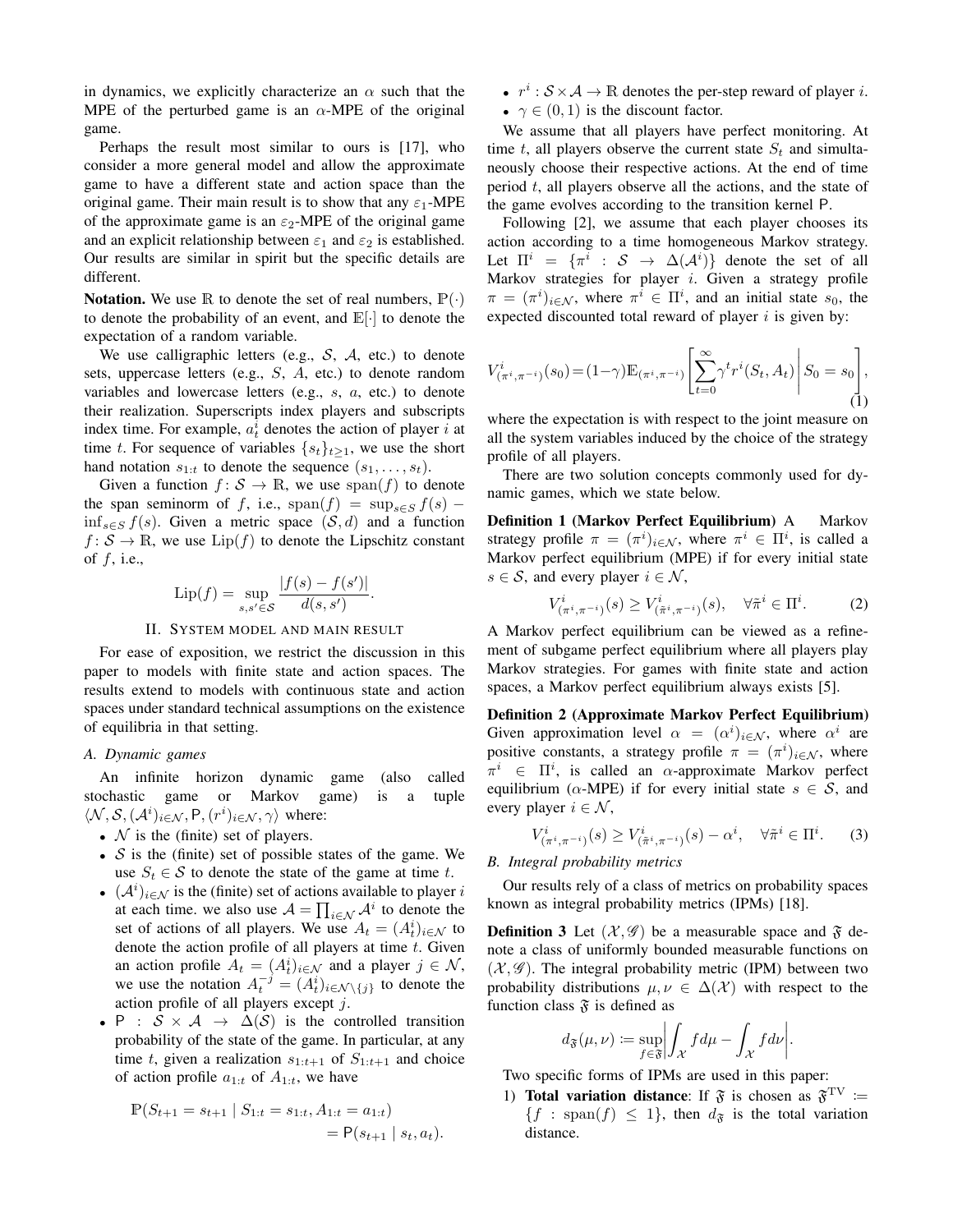2) Wasserstein distance: If X is a metric space and  $\mathfrak F$ is chosen as  $\mathfrak{F}^W := \{f : \text{Lip}(f) \leq 1\}$  (where the Lipschitz constant is computed with respect to the metric on  $\mathcal{X}$ ), then  $d_{\mathfrak{F}}$  is the Wasserstein distance.

Our approximation results are stated in terms of the Minkowski functional of a function  $f$  (not necessarily in  $\mathfrak{F}$ ) with respect to a function class  $\mathfrak{F}$ , which is defined as follows:

$$
\rho_{\mathfrak{F}}(f) := \inf \{ \rho \in \mathbb{R}_{>0} : \rho^{-1} f \in \mathfrak{F} \}.
$$
 (4)

A key implication of this definition is that for any function <sup>f</sup>, 

$$
\left| \int_{\mathcal{X}} f d\mu - \int_{\mathcal{X}} f d\nu \right| \leq \rho_{\mathfrak{F}}(f) \cdot d_{\mathfrak{F}}(\mu, \nu), \tag{5}
$$

The Minkowski functional of the two IPMs considered in this paper are as follows:

- 1) Total variation distance: If  $\mathfrak{F}$  is chosen as  $\mathfrak{F}^{\mathrm{TV}},$  $\left|\int_{\mathcal{X}} f d\mu - \int_{\mathcal{X}} f d\nu\right| \leq \text{span}(f) d_{\mathfrak{F}}(\mu, \nu)$ . Thus, for total variation,  $\rho_{\mathfrak{F}^{\text{TV}}}(f) = \text{span}(f)$ .
- 2) Wasserstein distance: If  $\mathfrak{F}$  is chosen as  $\mathfrak{F}^W$ ,  $\left|\int_{\mathcal{X}} f d\mu - \int_{\mathcal{X}} f d\nu\right| \leq \text{Lip}(f) \cdot d_{\mathfrak{F}}(\mu, \nu)$ . Thus, for the Wasserstein distance,  $\rho_{\mathfrak{F}^W}(f) = \text{Lip}(f)$ .

## *C. Approximate game*

**Definition 4** Given a function class  $\tilde{\mathfrak{F}}$  and positive constants  $(\varepsilon, \delta)$ , a game  $\widehat{\mathscr{G}} = \langle \mathcal{N}, \mathcal{S}, (\mathcal{A}^i)_{i \in \mathcal{N}}, \widehat{P}, (\widehat{r}^i)_{i \in \mathcal{N}}, \gamma \rangle$ is an  $(\varepsilon, \delta)$ -approximation of the game  $\mathscr{G}$  =  $\langle N, \mathcal{S}, (\mathcal{A}^i)_{i \in \mathcal{N}}, P, (r^i)_{i \in \mathcal{N}}, \gamma \rangle$  if the following conditions are satisfied:

- 1) **Reward approximation:** For all  $i \in \mathcal{N}$ ,  $s \in \mathcal{S}$  and  $a \in \mathcal{A}$ , we have  $|r^{i}(s, a) - \hat{r}^{i}(s, a)| \leq \varepsilon$ .
- 2) **Transition approximation:** For all  $s \in S$  and  $a \in A$ , we have  $d_{\mathfrak{F}}(P(\cdot \mid s, a), \widehat{P}(\cdot \mid s, a)) \leq \delta$ .

Our main result is the following.

<span id="page-2-1"></span>**Theorem 1** *If game*  $\mathscr G$  *is an*  $(\varepsilon, \delta)$ *-approximation of game*  $\mathscr G$  and  $\hat{\pi}$  *is an MPE of*  $\widehat{\mathscr G}$ *, then*  $\hat{\pi}$  *is also an*  $\alpha$ *-MPE of*  $\mathscr G$ *, where*  $\alpha = (\alpha^i)_{i \in \mathcal{N}}$  *can be bounded as* 

<span id="page-2-0"></span>
$$
\alpha^i \le 2\left(\varepsilon + \frac{\gamma \delta \rho_{\mathfrak{F}}(\hat{V}^i_{(\hat{\pi}^i, \hat{\pi}^{-i})})}{1 - \gamma}\right).
$$
 (6)

See Sec. [IV](#page-4-0) for the proof.

**Remark 1** The approximation bound [\(6\)](#page-2-0) on  $\alpha^{i}$  depends on the expected discounted payoff profile of strategy  $\hat{\pi}$  in game  $\mathscr G$ . The only information needed about the original game  $\mathscr G$  are the modeling errors  $(\varepsilon, \delta)$ . If the approximate game was estimated using sampling methods, then  $(\varepsilon, \delta)$ can be computed in terms of the number of samples using concentration of measure arguments.

Next, we present easier to compute, but looser upper bounds on  $\alpha^i$ .

**Corollary 1** When 
$$
\mathfrak{F} = \mathfrak{F}^{\text{TV}}
$$
, then  
\n
$$
\alpha^i \le 2 \bigg( \varepsilon + \frac{\gamma \delta \operatorname{span}(\hat{r}^i)}{(1 - \gamma)} \bigg). \tag{7}
$$

The next bound holds for games where the transition matrix and reward function are Lipschitz.

**Definition 5** Suppose the state space  $S$  is a metric space with metric d. Then, a game  $\mathscr G$  is said to be  $(L_r, L_P)$ -Lipschitz if for any  $i \in \mathcal{N}$ ,  $s_1, s_2 \in \mathcal{S}$  and  $a \in \mathcal{A}$ ,

$$
\left| r^i(s_1, a) - r^i(s_2, a) \right| \le L_r d(s_1, s_2),
$$
  

$$
d_{\mathfrak{F}^{\mathcal{W}}}(\mathsf{P}(\cdot | s_1, a), \mathsf{P}(\cdot | s_2, a)) \le L_{\mathsf{P}} d(s_1, s_2).
$$

**Corollary 2** When  $\mathfrak{F} = \mathfrak{F}^W$  and  $\widehat{\mathcal{G}}$  is  $(L_r, L_P)$ *-Lipschitz with*  $\gamma L_P < 1$ *, then* 

$$
\alpha^i \le 2\left(\varepsilon + \frac{\gamma L_r \delta}{(1 - \gamma L_{\rm P})}\right). \tag{8}
$$

Remark 2 Although we have only elaborated on two specific choices of IPMs (total variation and Wasserstein distances), the result of Theorem [1](#page-2-1) is applicable for *any* IPM. Many other IPMs have been considered in the literature including Kolmogorov distance, bounded Lipschitz metric, and maximum mean discrepancy. See, for example, [18], [19]. The choice of the metric often depends on the specific properties of the model.

## *D. An illustrative example*

Consider a setting where  $\mathcal{N} = \{1, 2\}$ ,  $\mathcal{S} = \{1, 2, 3\}$ ,  $A_1 = A_2 = \{1, 2\}$ , and  $\gamma = 0.9$ . We consider two games: original game  $\mathscr G$  and approximate game  $\mathscr G$ which differ in their reward functions and transition matrices. We describe the transition matrices as  $\{P(a)\}_{a\in\mathcal{A}}$ , where  $P(a) = [P(s' | s, a)]_{s, s' \in S}$  and describe the reward functions as  $\{r(s)\}_{s\in\mathcal{S}}$  where  $r(s)$  is the bi-matrix  $[(r_1(s,(a_1,a_2)), r_2(s,(a_1,a_2))]_{(a_1,a_2)\in \mathcal{A}}.$ 

For the original game  $\mathscr{G}$ , we have

$$
r(1) = \begin{bmatrix} (1.0, 0.4) & (0.7, 1.0) \\ (0.3, 1.0) & (0.8, 0.7) \end{bmatrix}, \quad r(2) = \begin{bmatrix} (0.6, 0.7) & (0.7, 0.6) \\ (0.3, 0.8) & (0.2, 0.2) \end{bmatrix},
$$

$$
r(3) = \begin{bmatrix} (0.2, 0.6) & (0.1, 0.7) \\ (0.6, 0.7) & (0.5, 0.3) \end{bmatrix},
$$

and

$$
P((1,1)) = \begin{bmatrix} 0.40 & 0.40 & 0.20 \\ 0.10 & 0.50 & 0.40 \\ 0.40 & 0.10 & 0.50 \end{bmatrix}, \quad P((1,2)) = \begin{bmatrix} 0.30 & 0.40 & 0.30 \\ 0.20 & 0.20 & 0.40 & 0.30 \\ 0.30 & 0.35 & 0.35 \end{bmatrix},
$$
  
\n
$$
P((2,1)) = \begin{bmatrix} 0.25 & 0.25 & 0.50 \\ 0.30 & 0.30 & 0.30 \\ 0.20 & 0.20 & 0.60 \end{bmatrix}, \quad P((2,2)) = \begin{bmatrix} 0.10 & 0.20 & 0.70 \\ 0.20 & 0.10 & 0.20 \\ 0.40 & 0.20 & 0.40 \end{bmatrix}.
$$

For the approximate game  $\widehat{\mathscr{G}}$ , we have

$$
\hat{r}(1) = \begin{bmatrix} (0.999.40) & (0.691.00) \\ (0.309.99) & (0.819.71) \end{bmatrix}, \hat{r}(2) = \begin{bmatrix} (0.599.70) & (0.699.61) \\ (0.309.80) & (0.199.21) \end{bmatrix},
$$
\n
$$
\hat{r}(3) = \begin{bmatrix} (0.19, 0.59) & (0.09, 0.70) \\ (0.59, 0.69) & (0.50, 0.30) \end{bmatrix},
$$

and

$$
\widehat{\mathsf{P}}((1,1)) = \begin{bmatrix} 0.45 & 0.35 & 0.20 \\ 0.45 & 0.45 & 0.40 \\ 0.45 & 0.10 & 0.45 \end{bmatrix}, \quad \widehat{\mathsf{P}}((1,2)) = \begin{bmatrix} 0.25 & 0.45 & 0.30 \\ 0.25 & 0.15 & 0.60 \\ 0.35 & 0.30 & 0.35 \end{bmatrix},
$$
  
\n
$$
\widehat{\mathsf{P}}((2,1)) = \begin{bmatrix} 0.25 & 0.30 & 0.45 \\ 0.25 & 0.30 & 0.35 \\ 0.25 & 0.20 & 0.55 \end{bmatrix}, \quad \widehat{\mathsf{P}}((2,2)) = \begin{bmatrix} 0.15 & 0.15 & 0.70 \\ 0.25 & 0.10 & 0.65 \\ 0.40 & 0.25 & 0.35 \end{bmatrix}.
$$

A MPE of  $\hat{\mathscr{G}}$  and the corresponding value functions (computed by solving a non-linear program as described in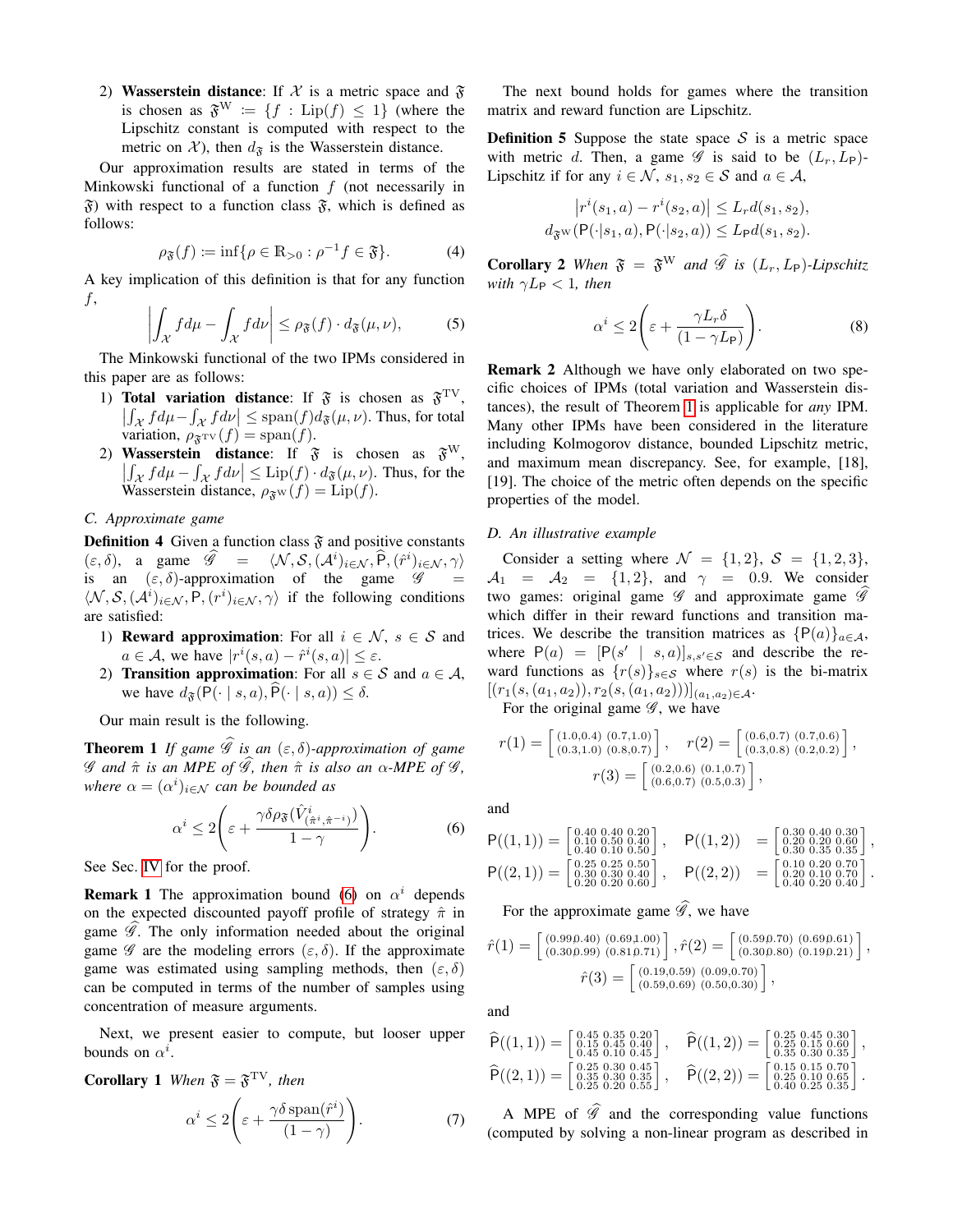[7]) are as follows:

$$
\hat{\pi}^{1} = \begin{bmatrix} 0.33 & 0.67 \\ 1.00 & 0.00 \\ 0.00 & 1.00 \end{bmatrix}, \qquad \hat{\pi}^{2} = \begin{bmatrix} 0.13 & 0.87 \\ 1.00 & 0.00 \\ 1.00 & 0.00 \end{bmatrix}, \qquad (9)
$$

$$
\hat{V}_{\hat{\pi}}^{1} = \begin{bmatrix} 0.6327 \\ 0.6170 \\ 0.6187 \end{bmatrix}, \qquad \hat{V}_{\hat{\pi}}^{2} = \begin{bmatrix} 0.7258 \\ 0.7148 \\ 0.7148 \end{bmatrix}. \qquad (10)
$$

In [\(9\)](#page-3-0), the strategy is described as  $\pi^{i} = [\pi^{i}(a^{i}|s)]_{s \in S, a^{i} \in A^{i}}$ .

For strategy  $\hat{\pi}$  in [\(9\)](#page-3-0), we compute the value functions  $V^i_{\hat{\pi}}$  for game  $\mathscr G$  as described in Proposition [3](#page-4-1) and the value functions  $V^i_{(*,\hat{\pi}^{-i})}$  as described in Proposition [4](#page-4-2) (see Sec. [IV\)](#page-4-0). These are given by

$$
V_{\hat{\pi}}^1 = \begin{bmatrix} 0.6341 \\ 0.6192 \\ 0.6209 \end{bmatrix}, \qquad V_{\hat{\pi}}^2 = \begin{bmatrix} 0.7252 \\ 0.7142 \\ 0.7154 \end{bmatrix}, \qquad (11)
$$

$$
V_{(*,\hat{\pi}^2)}^1 = \begin{bmatrix} 0.6394 \\ 0.6222 \\ 0.6241 \end{bmatrix}, \qquad V_{(\hat{\pi}^1,*)}^2 = \begin{bmatrix} 0.7280 \\ 0.7158 \\ 0.7171 \end{bmatrix}. \tag{12}
$$

Note that

<span id="page-3-1"></span>
$$
\alpha_*^1 = \|V_{(*,\hat{\pi}^2)}^1 - V_{\hat{\pi}}^1\|_{\infty} = 0.005300, \quad (13a)
$$

$$
\alpha_*^2 = \|V_{(\hat{\pi}^1,*)}^2 - V_{\hat{\pi}}^2\|_{\infty} = 0.002785. \tag{13b}
$$

Thus,  $\hat{\pi}$  is a (0.005300, 0.002785)-MPE of  $\mathscr{G}$ .

Now, we compare  $\alpha_*$  with the bounds that we obtain using Theorem [1.](#page-2-1)

1) We first consider the case when  $\mathfrak{F} = \mathfrak{F}^{\mathrm{TV}}$ . Note that

$$
\max_{a \in \mathcal{A}} \max_{s \in \mathcal{S}} d_{\mathfrak{F}^{\text{TV}}}(\mathsf{P}(\cdot|s, a), \widehat{\mathsf{P}}(\cdot|s, a)) = 0.05,
$$

and

$$
\max_{a \in \mathcal{A}} \max_{s \in \mathcal{S}} |r(s, a) - \hat{r}(s, a)| = 0.01.
$$

Thus when  $\mathfrak{F} = \mathfrak{F}^{\text{TV}}$ ,  $\hat{\mathscr{G}}$  is a  $(0.01, 0.05)$ approximation of game  $\mathscr{G}$ . Also note that  $\text{span}(\hat{V}^1_{\hat{\pi}})$  = 0.015684 and span $(\hat{V}_{\hat{\pi}}^2)$  = 0.010990. Then, from Theorem [1,](#page-2-1) we have that

$$
\alpha \le 2 \times 0.01 + 2 \times 0.9 \times 0.05 \begin{bmatrix} 0.015684 \\ 0.010990 \end{bmatrix} = \begin{bmatrix} 0.0341 \\ 0.0299 \end{bmatrix}
$$

Note that the above is an upper bound of  $\alpha_*$  obtained in [\(13\)](#page-3-1).

2) Now we equip the state space  $S$  with a metric  $d$  where  $d(s, s') = |s - s'|$  and consider the case  $\mathfrak{F} = \mathfrak{F}^{\mathbf{W}}$ . Note that

$$
\max_{a \in \mathcal{A}} \max_{s \in \mathcal{S}} d_{\mathfrak{F}^{\mathbf{W}}}(\mathsf{P}(\cdot|s, a), \mathsf{P}(\cdot|s, a)) = 0.10.
$$

Thus when  $\mathfrak{F} = \mathfrak{F}^{W}, \widehat{\mathscr{G}}$  is a (0.01, 0.10)-approximation of game  $\mathscr G$ . Also note that  $\text{Lip}(\hat{V}^1_{\hat{\pi}}) = 0.015684$  and  $\text{Lip}(\hat{V}_{\hat{\pi}}^2) = 0.010990$ . Then, from Theorem [1,](#page-2-1) we have that

$$
\alpha \le 2 \times 0.01 + 2 \times 0.9 \times 0.10 \begin{bmatrix} 0.015684 \\ 0.010990 \end{bmatrix} = \begin{bmatrix} 0.0482 \\ 0.0398 \end{bmatrix}
$$

<span id="page-3-3"></span>.

Note that the above is an upper bound of  $\alpha_*$  obtained in [\(13\)](#page-3-1).

<span id="page-3-0"></span>The above example shows that even when  $(\varepsilon, \delta)$  are significant, the bound of Theorem [1](#page-2-1) is loose by only a small multiplicative factor of 6–15.

## III. PRELIMINARIES ON MDPS

*A. MDP, Bellman Operators, and Dynamic Programming*

A Markov Decision Process (MDP) is a tuple  $\langle S, A, P, r, \gamma \rangle$  where

- $S$  is the (finite) set of states of the environment. The state at time t is denoted by  $S_t$ .
- $\mathcal A$  is the (finite) set of actions available to the agent. The action at time t is denoted by  $A_t$ .
- P :  $S \times A \rightarrow \Delta(S)$  is the controlled transition probability. For any realization  $s_{1:t+1}$  of  $S_{1:t+1}$  and choice  $a_{1:t}$  of  $A_{1:t}$ , we have

$$
\mathbb{P}(S_{t+1} = s_{t+1} | S_{1:t} = s_{1:t}, A_{1:t} = a_{1:t}) = \mathsf{P}(s_{t+1} | s_t, a_t).
$$

- $r : S \times A \rightarrow \mathbb{R}$  is the per-step reward function.
- $\gamma \in (0, 1)$  is the discount factor.

It is assumed that the agent observes the state  $S_t$  and chooses the action  $A_t$  according to a Markov strategy  $\pi : \mathcal{S} \to \Delta(\mathcal{A})$ . The performance of a Markov strategy  $\pi$  starting from initial state  $s_0 \in \mathcal{S}$  is given by:

$$
V_{\pi}(s_0) = (1 - \gamma) \mathbb{E}_{\pi} \left[ \sum_{t=0}^{\infty} \gamma^t r(S_t, A_t) \middle| S_0 = s_0 \right], \quad (14)
$$

where the expectation is with respect to the joint measure on the system variables induced by the choice of strategy  $\pi$ . A strategy  $\pi$  is called optimal if for any other Markov strategy  $\tilde{\pi}$ , we have

$$
V_{\pi}(s) \ge V_{\tilde{\pi}}(s), \quad \forall s \in \mathcal{S}.
$$
 (15)

In addition, given a positive constant  $\alpha$ , a strategy  $\pi$  is called  $\alpha$ -optimal if

$$
V_{\pi}(s) \ge V_{\tilde{\pi}}(s) - \alpha, \quad \forall s \in \mathcal{S}.
$$
 (16)

· strategy  $\pi$ , define the Bellman operators  $\mathcal{B}_{\pi}: \mathbb{R}^{|\mathcal{S}|} \to \mathbb{R}^{|\mathcal{S}|}$ Given an MDP  $\mathcal{M} = \langle \mathcal{S}, \mathcal{A}, P, r, \gamma \rangle$  and a Markov and  $\mathcal{B}_*$  :  $\mathbb{R}^{|S|} \to \mathbb{R}^{|S|}$  as follows: for any  $v \in \mathbb{R}^{|S|}$  and  $s \in \mathcal{S}$ 

$$
[\mathcal{B}_{\pi}v](s) = \sum_{a \in \mathcal{A}} \pi(a|s) \Big[ (1-\gamma)r(s,a) + \gamma \sum_{s' \in \mathcal{S}} P(s'|s,a)v(s') \Big],
$$
  
(17)  

$$
[\mathcal{B}_{*}v](s) = \max_{a \in \mathcal{A}} \Big[ (1-\gamma)r(s,a) + \gamma \sum_{s' \in \mathcal{S}} P(s'|s,a)v(s') \Big].
$$

<span id="page-3-2"></span>Then, optimal and approximately optimal strategies can be characterized using the Bellman operators as shown below. These are standard results. See [20], for example.

Proposition 1 *A Markov strategy* π *is optimal if and only if there exists a value function*  $V \in \mathbb{R}^{|S|}$  *such that*  $V = \mathcal{B}_{\pi}V$ *and*  $V = B_*V$ .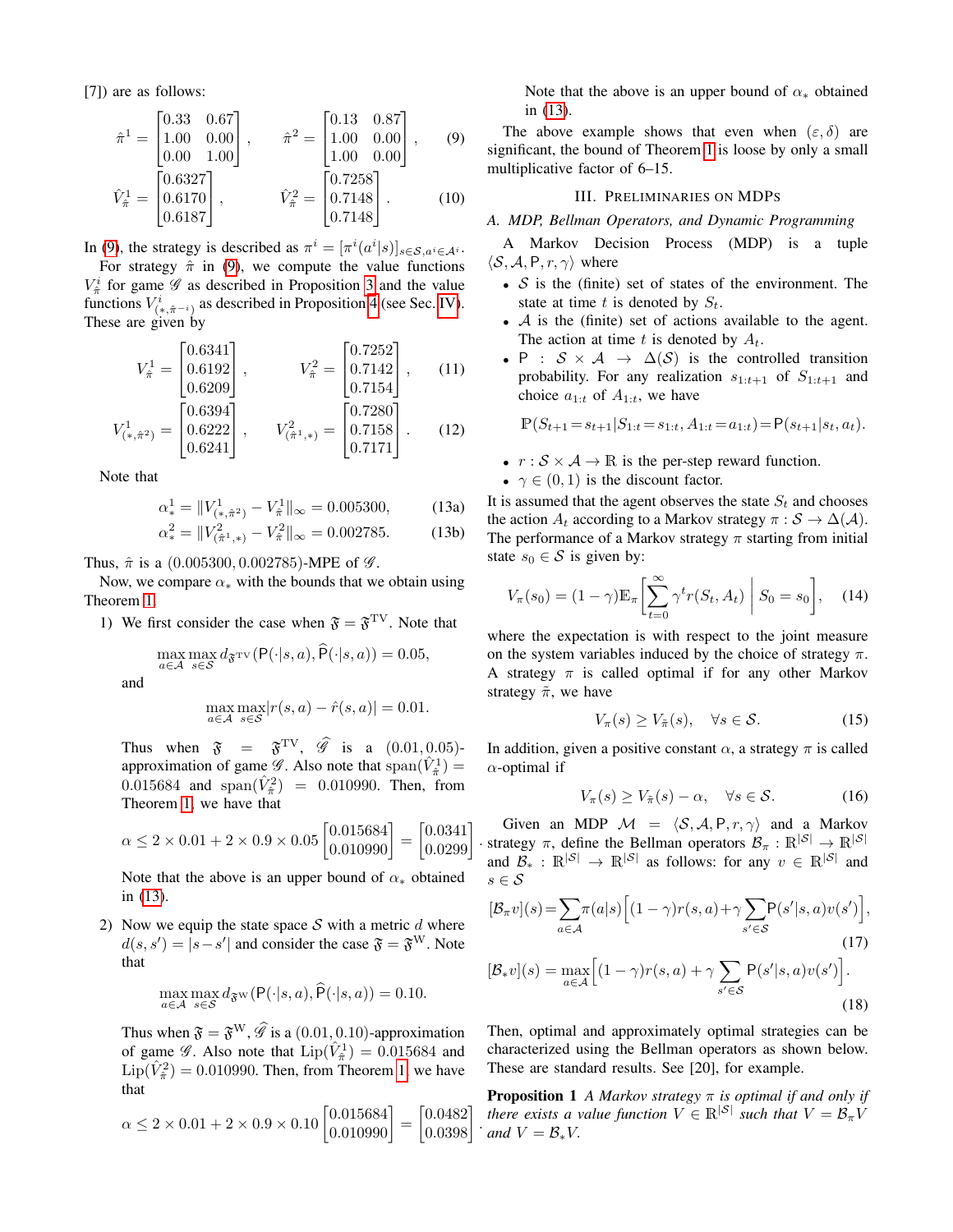**Proposition 2** *Given a Markov strategy*  $\pi$ *, let*  $V_{\pi}$  *be the unique fixed point of*  $V_{\pi} = \mathcal{B}_{\pi} V_{\pi}$  *and let*  $V_{\ast}$  *be the unique fixed point of*  $V_* = \mathcal{B}_*V_*$ *. Then, the strategy*  $\pi$  *is*  $\alpha$ -*optimal if and only if*  $V_\pi \geq V_* - \alpha$ .

We now present some basic properties of the value function which are used later.

<span id="page-4-4"></span>Lemma 1 *If* V *is the optimal value function of MDP* M*, then*

$$
\mathrm{span}(V) \le \mathrm{span}(r).
$$

PROOF This result follows immediately by observing that the per-step reward  $r(S_t, A_t) \in [\min(r), \max(r)].$ 

We now define the notion of a Lipschitz MDP.

**Definition 6** Let d be a metric on the state space  $S$ . The MDP M is said to be  $(L_r, L_\mathsf{P})$ -Lipschitz if for any  $s_1, s_2 \in$ S and  $a \in A$ , the reward function r and transition kernel P of  $M$  satisfy the following

$$
|r(s_1, a) - r(s_2, a)| \le L_r d(s_1, s_2),
$$
  

$$
d_{\mathfrak{F}^{\mathbf{W}}}(\mathsf{P}(\cdot|s_1, a), \mathsf{P}(\cdot|s_2, a)) \le L_{\mathsf{P}} d(s_1, s_2).
$$

<span id="page-4-5"></span>**Lemma 2** *If an MDP M is*  $(L_r, L_p)$ *-Lipschitz and*  $\gamma L_p$  < 1*, and* V *is the optimal value function of* M*, then*

$$
\operatorname{Lip}(V) \le \frac{(1-\gamma)L_r}{1-\gamma L_{\mathsf{P}}}.
$$

PROOF The result follows from [21, Theorem 4.2].

*B. Robustness of MDPs to model approximation*

**Definition 7** Given a function class  $\tilde{\mathbf{r}}$  and positive constants  $(\varepsilon, \delta)$ , we say that an MDP  $\widehat{\mathcal{M}} = \langle \mathcal{S}, \mathcal{A}, \widehat{P}, \hat{r}, \gamma \rangle$  is an  $(\varepsilon, \delta)$ approximation of the MDP  $\mathcal{M} = \langle \mathcal{S}, \mathcal{A}, P, r, \gamma \rangle$  if it satisfies the following properties:

- 1) **Reward approximation:** For all  $s \in S$ , and  $a \in A$ , we have  $|r(s, a) - \hat{r}(s, a)| \leq \varepsilon$ .
- 2) **Transition approximation:** For all  $s \in S$ , and  $a \in A$ , we have  $d_{\mathfrak{F}}(P(\cdot|s, a), \widehat{P}(\cdot|s, a)) \leq \delta$ .

The main approximation result for MDPs relevant for our analysis is the following.

**Theorem 2** Given a function class  $\mathfrak{F}$  and an MDP  $\mathcal{M} =$  $\langle \mathcal{S}, \mathcal{A}, P, r, \gamma \rangle$ *, suppose*  $\mathcal{M} = \langle \mathcal{S}, \mathcal{A}, \hat{P}, \hat{r}, \gamma \rangle$  *is an*  $(\varepsilon, \delta)$ *approximation of* M. Let  $\hat{\pi}$  be the optimal strategy of  $\widehat{\mathcal{M}}$ *and*  $\hat{V}$  *be the corresponding value function. Then*  $\hat{\pi}$  *is an* α*-optimal strategy of* M *with*

<span id="page-4-3"></span>
$$
\alpha \le 2\Big(\varepsilon + \frac{\gamma \delta \rho_{\mathfrak{F}}(\hat{V})}{(1-\gamma)}\Big). \tag{19}
$$

PROOF The result follows from [19, Theorem 24] applied to MDPs. Also see, [10, Theorem 4.2].

We now present two instances of the result of Theorem [2,](#page-4-3) which follow from Lemmas [1](#page-4-4) and [2.](#page-4-5)

<span id="page-4-7"></span><span id="page-4-6"></span>**Corollary 3** If the function class  $\mathfrak{F}$  in Theorem [2](#page-4-3) is  $\mathfrak{F}^{\text{TV}}$ , *then*

$$
\alpha \le 2\Big(\varepsilon + \frac{\gamma \delta \operatorname{span}(\hat{r})}{(1 - \gamma)}\Big).
$$

**Corollary 4** If the function class  $\mathfrak{F}$  in Theorem [2](#page-4-3) is  $\mathfrak{F}^W$ , and *the approximate MDP*  $\widehat{\mathcal{M}}$  *is*  $(L_r, L_P)$ *-Lipschitz with*  $\gamma L_P <$ 1*, then*

$$
\alpha \le 2\left(\varepsilon + \frac{\gamma \delta L_r}{(1 - \gamma L_{\mathsf{P}})}\right).
$$

IV. PROOF OF THE MAIN RESULTS

<span id="page-4-0"></span>*A. Bellman operators and characterization of Markov Perfect Equilibrium*

Given a Markov strategy profile  $\pi = (\pi^i)_{i \in \mathcal{N}}$ , state  $s \in S$ , and action profile  $a = (a^i)_{i \in \mathcal{N}} \in A$ , we use the notation  $\pi(a|s) = \prod_{i \in \mathcal{N}} \pi^i(a^i|s)$  and  $\pi^{-i}(a^{-i}|s) =$  $\prod_{j \in \mathcal{N} \setminus \{i\}} \pi^j(a^j|s)$ .

Given a player  $i \in \mathcal{N}$  and a Markov strategy profile  $\pi =$  $(\pi^i, \pi^{-i})$ , we define two Bellman operators as follows:

1) An operator  $\mathcal{B}^i_{(\pi^i, \pi^{-i})}: \mathbb{R}^{|\mathcal{S}|} \to \mathbb{R}^{|\mathcal{S}|}$  given as follows: for any  $v \in \mathbb{R}^{|S|}$  and  $s \in S$ ,

$$
[\mathcal{B}^i_{(\pi^i, \pi^{-i})} v](s) = \sum_{a \in \mathcal{A}} \pi(a|s) \Big[ (1 - \gamma) r^i(s, a) + \gamma \sum_{s' \in \mathcal{S}} \mathbb{P}(s'|s, a) v(s') \Big].
$$

2) An operator  $\mathcal{B}_{*,\pi^{-i}}^i : \mathbb{R}^{|\mathcal{S}|} \to \mathbb{R}^{|\mathcal{S}|}$  given as follows: for any  $v \in \mathbb{R}^{|\mathcal{S}|}$  and  $s \in \mathcal{S}$ ,

$$
[\mathcal{B}_{(*,\pi^{-i})}^i v](s) = \max_{a^i \in \mathcal{A}^i} \left[ \sum_{a^{-i} \in \mathcal{A}^{-i}} \pi^{-i}(a^{-i}|s) \times \left[ (1-\gamma)r^i(s,a) + \gamma \sum_{s' \in \mathcal{S}} \mathbb{P}(s'|s,a)v(s') \right] \right].
$$

Now, MPE and approximate MPE can be characterized using the Bellman operators. These are standard results [3].

<span id="page-4-1"></span>**Proposition 3** *A Markov strategy profile*  $\pi = (\pi^i)_{i \in \mathcal{N}}$  *is an MPE if and ony if there exist value functions*  $V^i \in \mathbb{R}^{|S|}$ ,  $i \in$  $\mathcal{N}$ *, such that for all*  $i \in \mathcal{N}$ *,*  $V^i = \mathcal{B}^i_{(\pi^i, \pi^{-i})} V^i$ *, and*  $V^i =$  $\mathcal{B}^i_{(*,\pi^{-i})}V^i.$ 

<span id="page-4-2"></span>**Proposition 4** *Given a Markov strategy profile*  $\pi$  =  $(\pi^i)_{i \in \mathcal{N}}$ , for any  $i \in \mathcal{N}$ , let  $V^i_{\pi}$  be the unique fixed point of  $V^i_\pi = \mathcal{B}^i_{(\pi^i, \pi^{-i})} V^i_\pi$  and let  $V^i_{(*, \pi^{-i})}$  be the unique fixed point of  $V^i_{(*,\pi^{-i})} = \mathcal{B}^i_{(*,\pi^{-i})} V^i_{(*,\pi^{-i})}$ . Then, the strategy profile  $\pi$ *is an*  $\alpha$ -*MPE*,  $\alpha = (\alpha^i)_{i \in \mathcal{N}}$ , *if and only if for all*  $i \in \mathcal{N}$ ,  $V^i_{\pi} \geq V^i_{(*,\pi^{-i})} - \alpha^i.$ 

## *B. Relationship between games and MDPs*

Given a game  $\mathscr{G} = \langle \mathcal{N}, \mathcal{S}, (\mathcal{A}^i)_{i \in \mathcal{N}}, P, (r^i)_{i \in \mathcal{N}}, \gamma \rangle$  and a Markov strategy  $\pi = (\pi^i)_{i \in \mathcal{N}}$ , we can define MDPs  $\{\mathcal{M}_{\pi^{-i}}^i\}_{i\in\mathcal{N}}$  as follows. For player  $i \in \mathcal{N}$ , MDP  $\mathcal{M}_{\pi^{-i}}^i =$  $\langle S, \mathcal{A}^i, P^i_{\pi^{-i}}, r^i_{\pi^{-i}}, \gamma \rangle$ , where the transition matrix  $P^i_{\pi^{-i}}$ :  $S \times \mathcal{A}^i \to \Delta(\mathcal{S})$  is given by

$$
P_{\pi^{-i}}^{i}(s'|s, a^{i}) = \sum_{a^{-i} \in \mathcal{A}^{-i}} \pi^{-i}(a^{-i}|s)P(s'|s, (a^{i}, a^{-i})),
$$
\n(20)